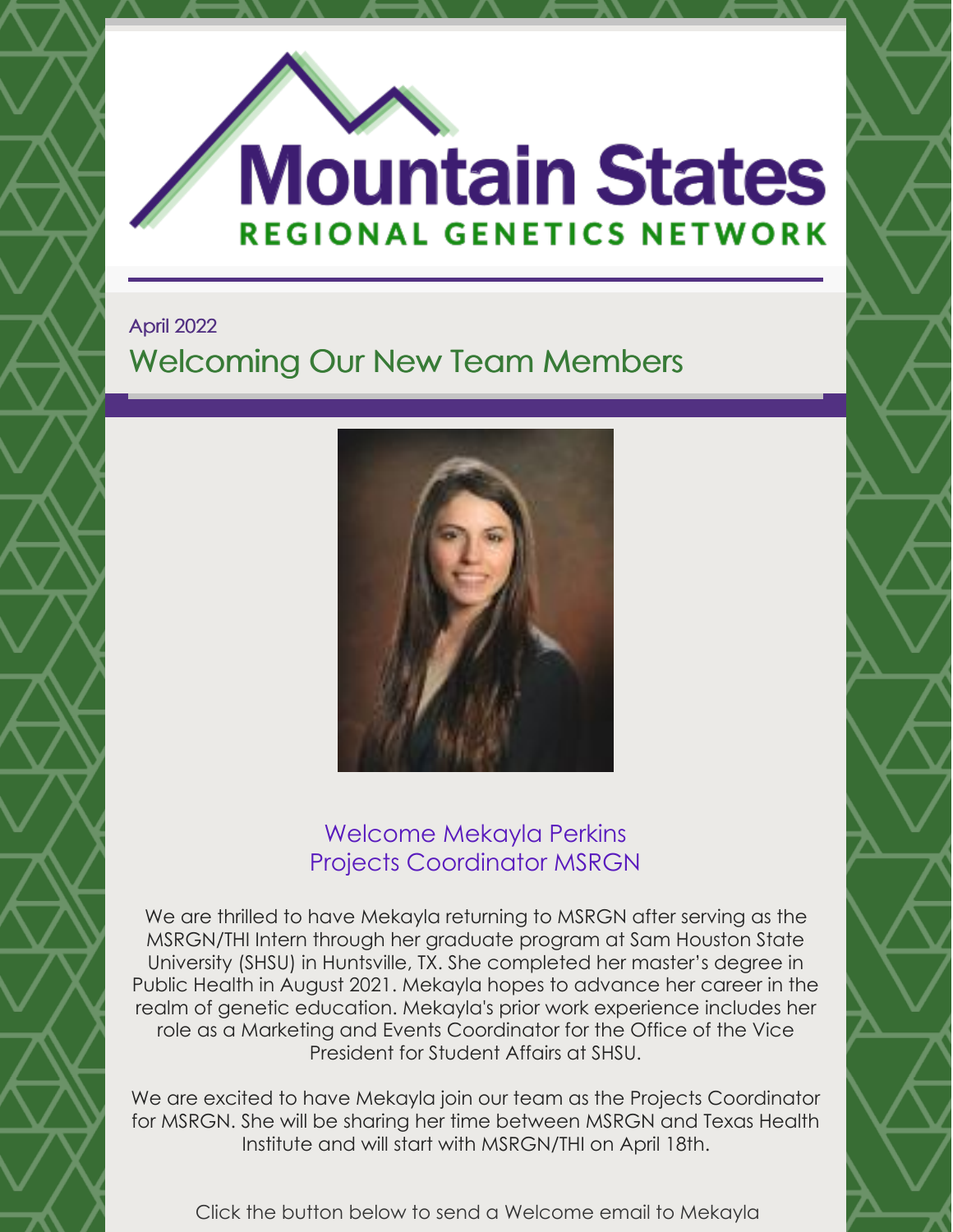#### [Welcome](mailto:mountainstatesregionalgenetics@gmail.com) Mekayla Here



Welcome Jamie Stefanski State Teams Coordinator MSRGN

We are thrilled to also welcome Jamie Stefanski to the MSRGN Team. Jamie comes to the State Teams Coordinator Position with prior experience as a MSRGN Colorado State team member since 2018, a former Colorado state team co-lead and as the current Colorado Genetic Navigator. Jamie is a Physical Therapist, ABM NeuroMovement Practitioner, and a mother of two children with the rare genetic condition. She also serves on the Special Education Advisory Committee (SEAC) for her local school district and has hosted multiple MSRGN Genetic Pop-Ups, free NeuroMovement clinics, and other special needs events. Jamie and her family have lived in Colorado since 2017. Prior to moving to Colorado, she has navigated genetics in five other states, providing her with vast experience navigating the medical system, insurance system, special needs services, and medically complex and genetics worlds as a professional and parent.

We are excited to have Jamie join our team as the State Teams Coordinator for MSRGN. She will be primarily serving our state teams beginning on April 11th.

Click the button below to send a Welcome email to Jamie

[Welcome](mailto:jstefanski@mountainstatesgenetics.org) Jamie **Here**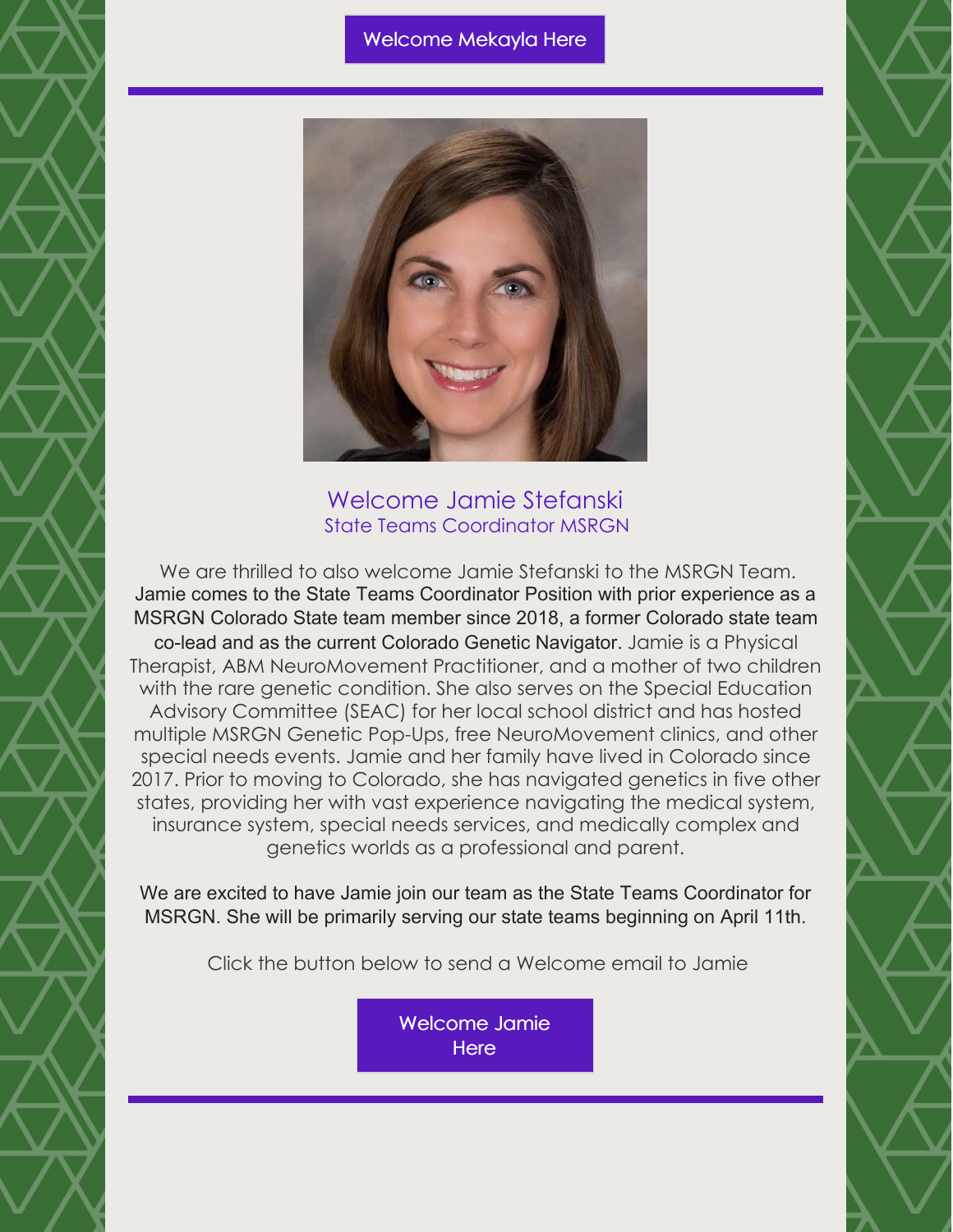

### Saying Goodbye to Cody Price State Teams Coordinator MSRGN

As these two new members of the MSRGN team get started and begin training in their new roles, we will be saying goodbye to Cody. Cody has been with MSRGN for a year and a half and we appreciate all he has contributed to the team! The good news is he will not be going far and will still be with Texas Health Institute in a new role as a Health Policy Analyst.

We will miss Cody, and hope he will pop-in or pop-up at some MSRGN events in the future. He will be with MSRGN until approximately mid-May. After that you can keep in touch with him**at his THI [email.](mailto:cprice@texashealthinstitute.org)**

Click the button below to send a Goodbye Email To Cody

Say [Goodbye](mailto:cprice@texashealthinstitute.org) to Cody

We at MSRGN are appreciative for each of you and our continued growth to ensure that individuals with genetic disorders and their families have access to quality care and appropriate genetic expertise and information through facilitating a professional network of genetics clinics, key primary care practices, consumer advocates, and state health department resources.

### Acknowledgement of Funding

This publication is supported by the Health Resources and Services Administration (HRSA) of the U.S. Department of Health and Human Services (HHS) as part of an award totaling \$600,000 with 0 percentage